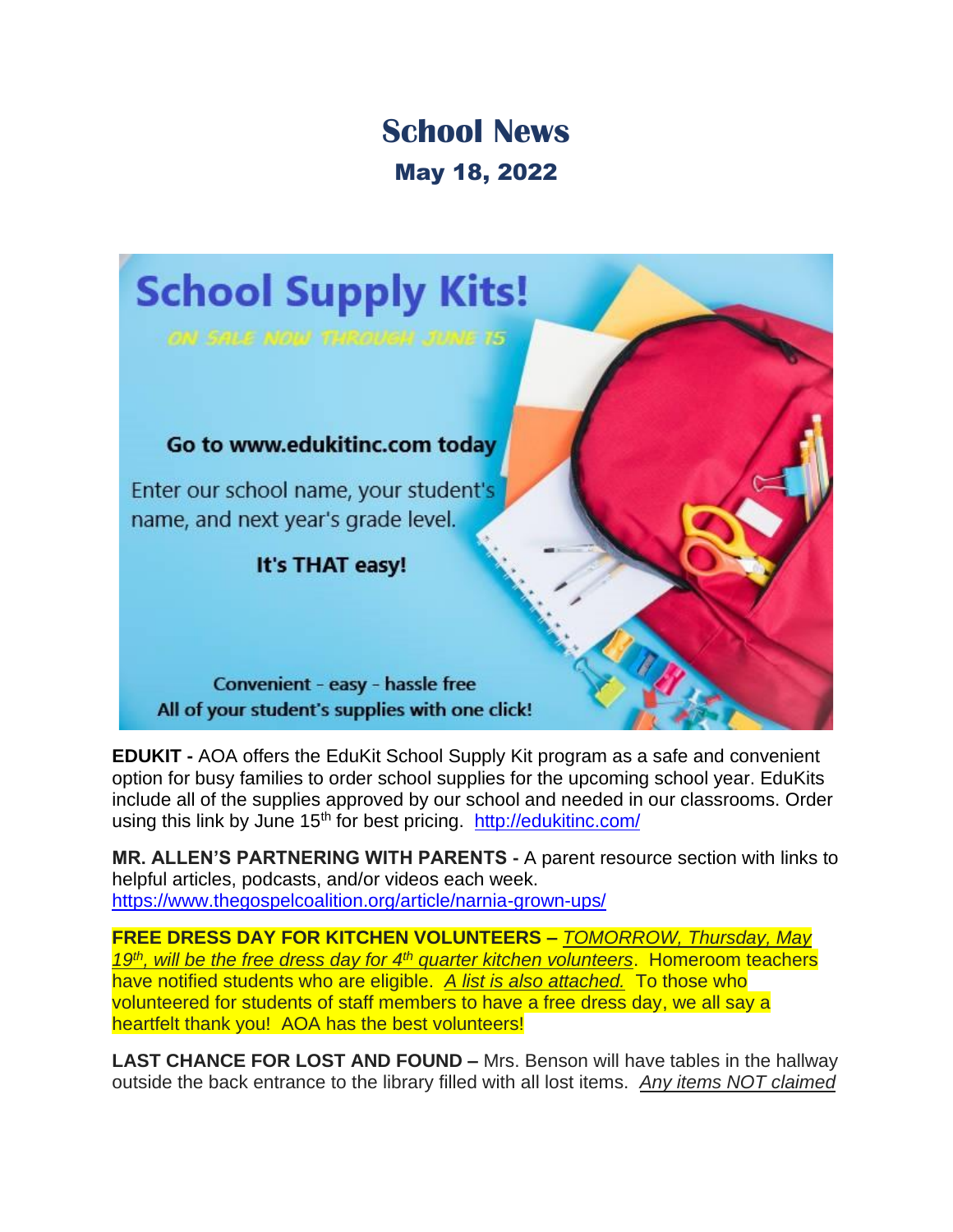*by THIS FRIDAY, May 20th, will be donated.* If your child is missing anything, please have them check the tables ASAP!

**FREE TAPPS PHYSICALS –** There will be a physician at AOA TOMORROW, Thursday, May 19<sup>th</sup>, to complete free physicals for 2022-23 TAPPS activities. HS will be at 5:30 p.m., JH at 6 p.m. Parents/Guardians must fill out the medical history, concussion, and cardiac arrest sections of the attached form for the physician to complete at the time of their visit.

**HS SOFTBALL STATE SEMI-FINAL –** As Regional Champions, our Lady Lions will play St. Paul Catholic School of Shiner THIS FRIDAY, May 20<sup>th</sup>, at 4 p.m. at Allan Saxe Field, University of Texas at Arlington, in the State Semi-Final game. The winner of this game will play in the State Championship game at 2:30 p.m. on Saturday at the same location. Tickets are available at<https://tapps.biz/> for \$15. You can watch online at<https://tapps.biz/tappstv/> or listen online at [https://mixlr.com/tappsradio/events.](https://mixlr.com/tappsradio/events) GO LADY LIONS!

**9 TH-11TH GRADE 4TH QUARTER & ALL YEAR AWARDS –** Monday, May 23rd, at 8 a.m. in the gym.

**GRAMMAR & JH 4TH QUARTER & ALL YEAR AWARDS –** Friday, May 27th, at 8 a.m. in the gym.

AOA LIONS BASKETBALL CAMP - June 6<sup>th</sup>-8<sup>th</sup> for students who have completed 2<sup>nd</sup>–10<sup>th</sup> grades. Not restricted to AOA students. 2<sup>nd</sup>-5<sup>th</sup> grades will meet 8:30-11 a.m. and 6<sup>th</sup>-10<sup>th</sup> grades will meet 12-3 p.m. To register, please drop off a completed form (attached) along with the \$100 registration fee to the AOA front office. *Exact change or checks made payable to AOA.* Sponsorships available. Contact Coach Jones at wiones@alphaomegaacademy.org with any questions.

**UNIFORM SHOPPING EVENT AT FLYNN O'HARA HOUSTON -** Please find attached, the 2022 digital Save the Date flyer for an upcoming Uniform Shopping Event at Flynn O'Hara's Houston store, July  $12<sup>th</sup>$ -16<sup>th</sup>. This flyer contains event information + a sign-up for parents to reserve a time slot. If you have any questions or need more information, please reach out to Flynn O'Hara.

**LUNCH VOLUNTEERS NEEDED -** Volunteering to serve AOA lunches is a great way for parents and grandparents to connect with children during the school day. As an added bonus, if you serve once per quarter, your child(ren) will earn one free dress day per quarter. Don't miss this opportunity to serve your school! Sign-up today at [https://signup.com/go/FDkjpLo.](https://signup.com/go/FDkjpLo)

**SPORTS SCHEDULES –** are available on our website at [https://alphaomegaacademy.org/calendar/.](https://alphaomegaacademy.org/calendar/)

**AOA SPORTS/SPIRIT WEAR –** Is available to purchase any time at [https://teamstore.gtmsportswear.com/AOA.](https://teamstore.gtmsportswear.com/AOA)